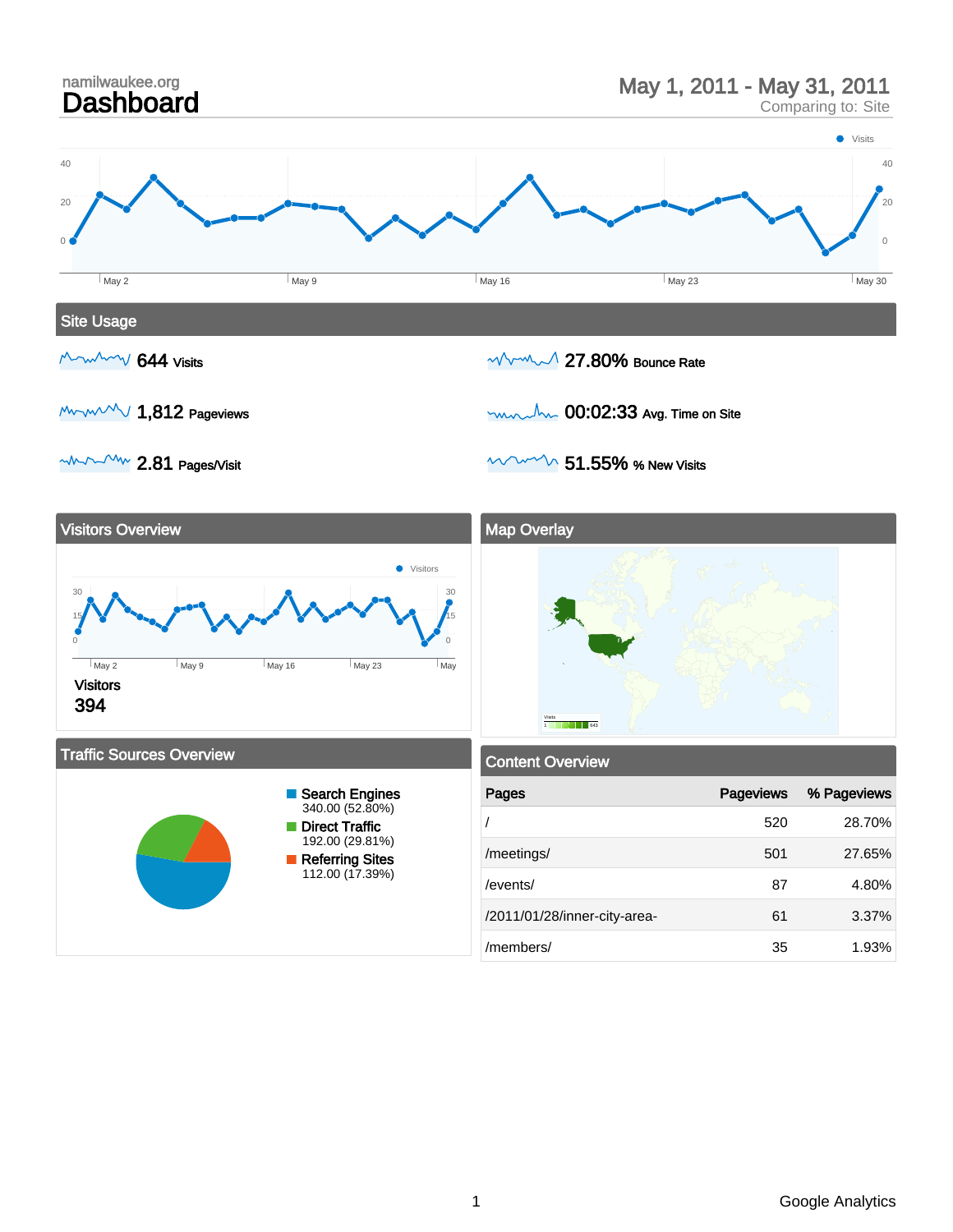

### Technical Profile

| <b>Browser</b>         | <b>Visits</b> | % visits |
|------------------------|---------------|----------|
| Internet Explorer      | 316           | 49.07%   |
| Firefox                | 137           | 21.27%   |
| Safari                 | 131           | 20.34%   |
| Chrome                 | 47            | 7.30%    |
| <b>Android Browser</b> | 9             | 1.40%    |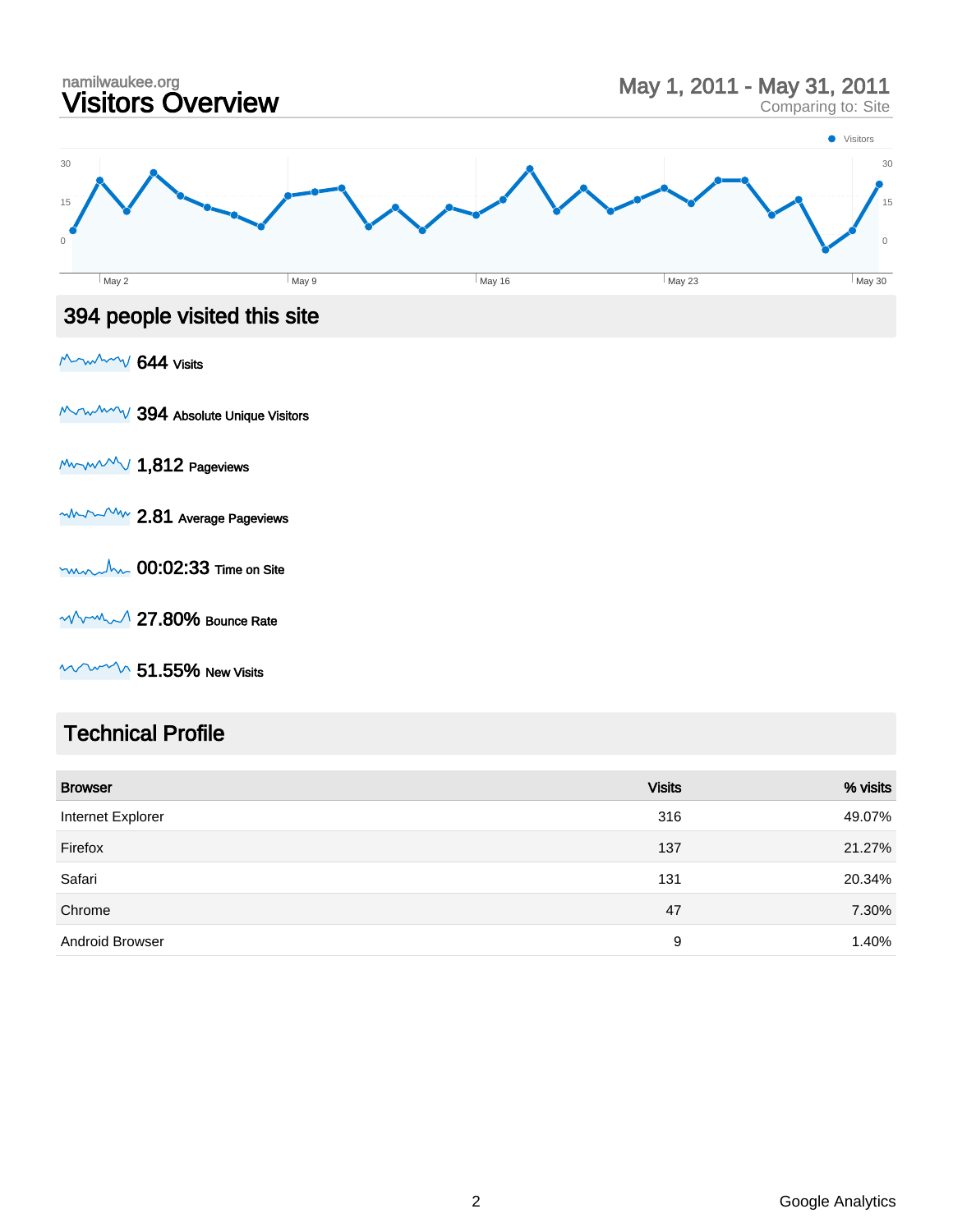

**AAMAM 29.81% Direct Traffic** 

 $M_{\rm V}$   $M_{\rm V}$  17.39% Referring Sites



 $M_{\rm W}$   $\sim$  52.80% Search Engines

# Top Traffic Sources

| <b>Sources</b>             | <b>Visits</b> | % visits | Keywords                     | <b>Visits</b> | % visits |
|----------------------------|---------------|----------|------------------------------|---------------|----------|
| google (organic)           | 285           | 44.25%   | narcotics anonymous          | 50            | 14.71%   |
| (direct) ((none))          | 192           | 29.81%   | na meetings milwaukee        | 49            | 14.41%   |
| na.org (referral)          | 71            | 11.02%   | na milwaukee                 | 38            | 11.18%   |
| yahoo (organic)            | 27            | 4.19%    | milwaukee inner city area na | 21            | 6.18%    |
| wisconsinna.org (referral) | 26            | 4.04%    | milwaukee na                 | 17            | 5.00%    |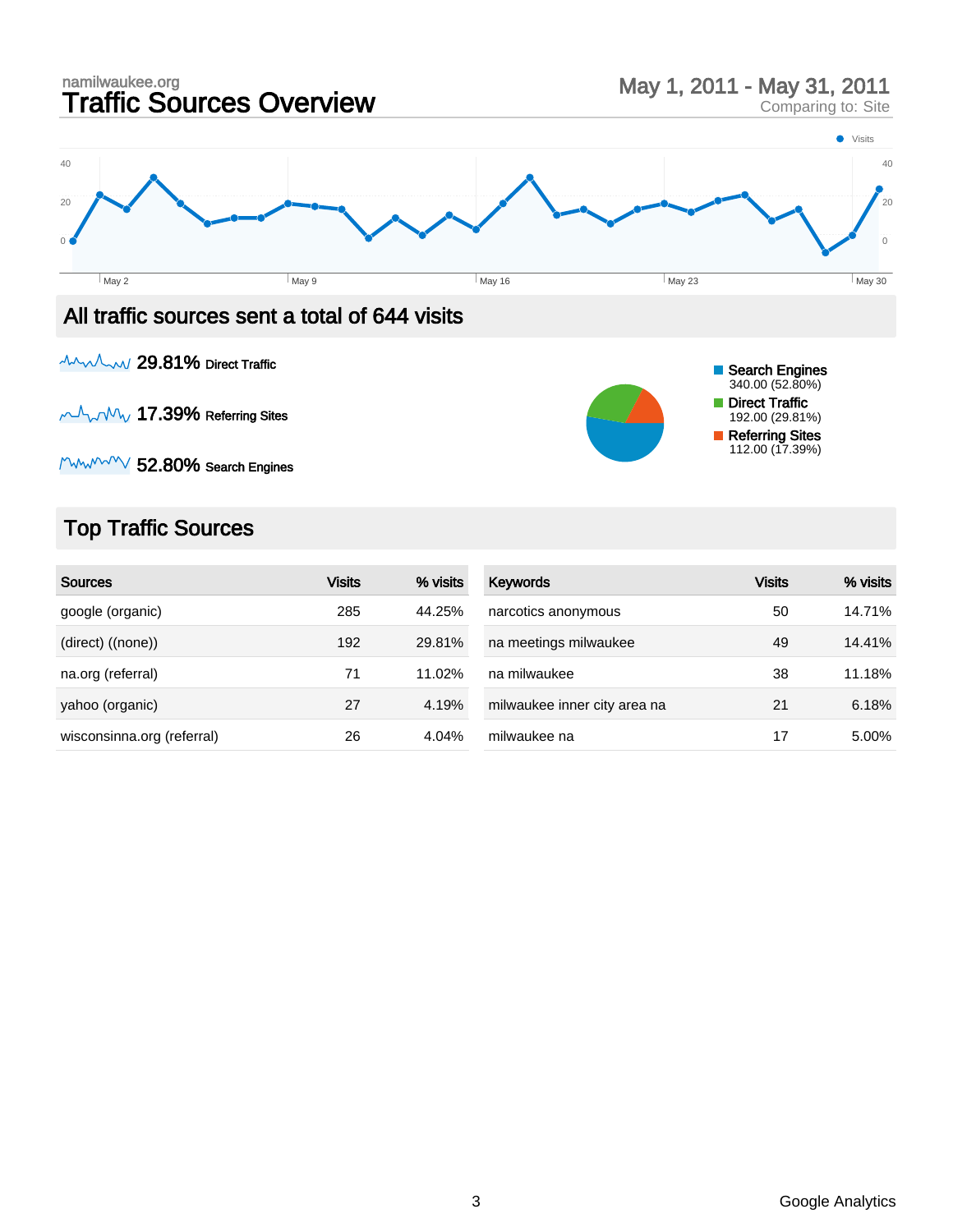# namilwaukee.org<br>**Map Overlay**



## 644 visits came from 2 countries/territories

| Site Usage                                          |                                                    |                       |                                         |                                                       |                                           |                |
|-----------------------------------------------------|----------------------------------------------------|-----------------------|-----------------------------------------|-------------------------------------------------------|-------------------------------------------|----------------|
| <b>Visits</b><br>644<br>% of Site Total:<br>100,00% | Pages/Visit<br>2.81<br>Site Avg:<br>$2.81(0.00\%)$ | 00:02:33<br>Site Ava: | Avg. Time on Site<br>$00:02:33(0.00\%)$ | % New Visits<br>51.71%<br>Site Avg:<br>51.55% (0.30%) | <b>Bounce Rate</b><br>27,80%<br>Site Avg: | 27.80% (0.00%) |
| Country/Territory                                   |                                                    | <b>Visits</b>         | Pages/Visit                             | Avg. Time on<br><b>Site</b>                           | % New Visits                              | Bounce Rate    |
| <b>United States</b>                                |                                                    | 643                   | 2.81                                    | 00:02:33                                              | 51.63%                                    | 27.84%         |
| (not set)                                           |                                                    | 1                     | 4.00                                    | 00:02:06                                              | 100.00%                                   | 0.00%          |
|                                                     |                                                    |                       |                                         |                                                       |                                           | $1 - 2$ of 2   |